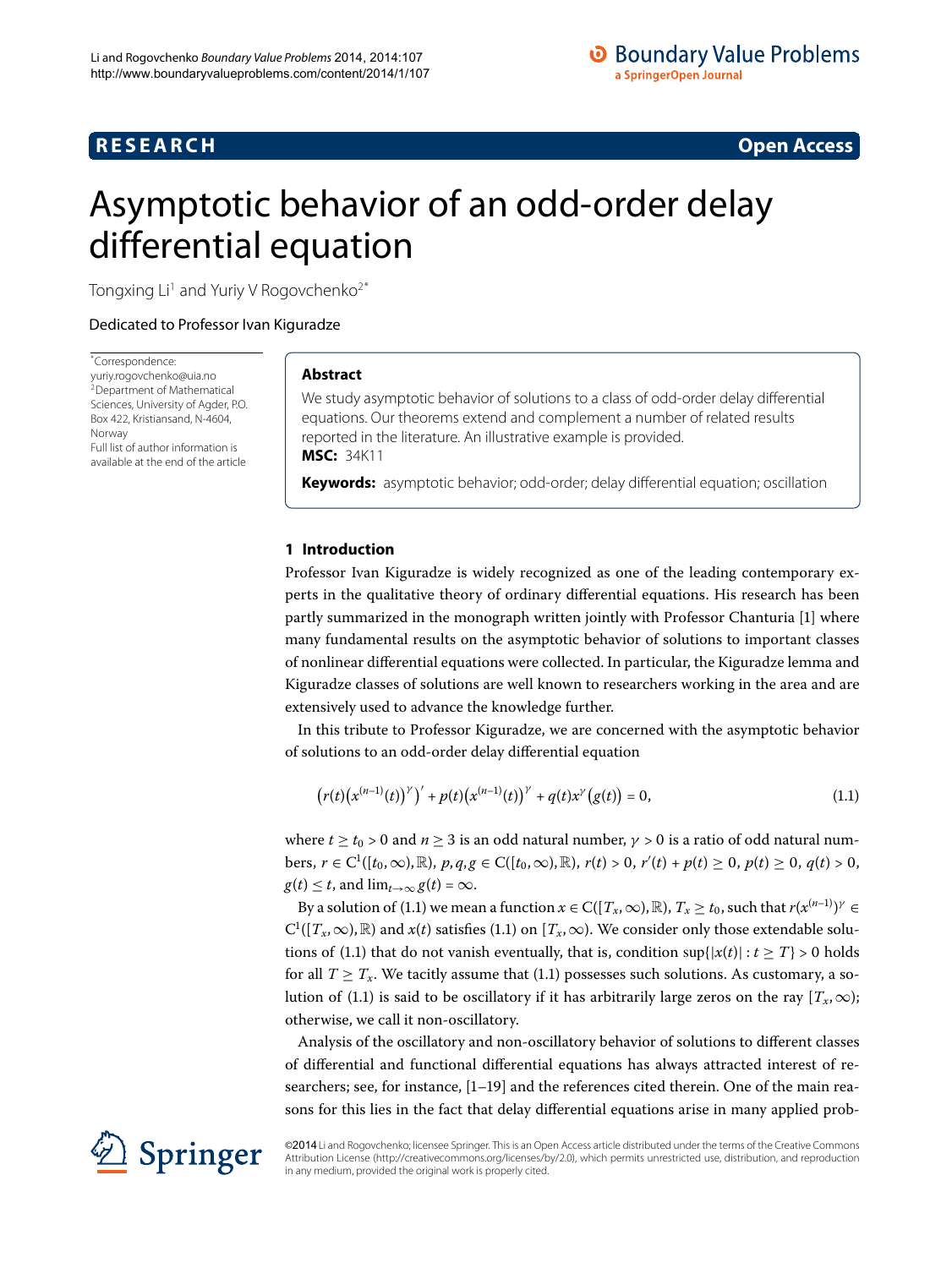lems in natural sciences, technology, and automatic control, *cf.*, for instance, Hale [20[\]](#page-9-4). In particular, (1.1) may be viewed as a special case of a more general class of higher-order differential equations with a one-dimensional *p*-Laplacian, which, as mentioned by Agarwal *et al.* [4], have applications in continuum mechanics.

Let us briefly comment on a number of closely related results which motivated our study. In  $[2, 5-8, 14]$  $[2, 5-8, 14]$  $[2, 5-8, 14]$  $[2, 5-8, 14]$  $[2, 5-8, 14]$ , the authors investigated asymptotic properties of a third-order delay differential equation

<span id="page-1-1"></span> $(r(t)x''(t))' + p(t)x'(t) + q(t)x(\sigma(t)) = 0.$ 

Using a Riccati substitution, Liu *et al.* [11[\]](#page-9-12), Zhang *et al.* [16], and Zhang *et al.* [18] studied oscillation of (1.1) assuming that  $n \geq 2$  is even,  $g(t) \leq t$ , and

<span id="page-1-3"></span><span id="page-1-0"></span>
$$
\int_{T_1}^{\infty} \left[ \frac{1}{r(s)} \exp\left( - \int_T^s \frac{p(\tau)}{r(\tau)} d\tau \right) \right]^{1/\gamma} ds = \infty, \quad \text{for } T_1 \ge T \ge t_0.
$$
 (1.2)

In the special case when  $p(t) = 0$ , (1.1) reduces to a two-term differential equation

$$
(r(t)(x^{(n-1)}(t))^{y})' + q(t)x^{y}(g(t)) = 0,
$$
\n(1.3)

which was studied by Zhang *et al.* [17] who established the following result.

**Theorem 1.1** ([17[,](#page-9-13) Corollary 2.1]) *Let* 

$$
\delta(t):=\int_t^\infty r^{-1/\gamma}(s)\,\mathrm{d} s
$$

*and assume that*  $\delta(t_0) < \infty$ . *Suppose also that* 

$$
\frac{1}{((n-1)!)^{\gamma}} \liminf_{t \to \infty} \int_{g(t)}^{t} q(s) \left( \frac{g^{n-1}(s)}{r^{1/\gamma}(g(s))} \right)^{\gamma} ds > \frac{1}{e}
$$

*and*, *for some*  $\lambda_1 \in (0, 1)$ ,

<span id="page-1-2"></span>
$$
\limsup_{t\to\infty}\int_{t_0}^t \left[q(s)\left(\frac{\lambda_1 g^{n-2}(s)}{(n-2)!}\right)^\gamma \delta^\gamma(s)-\frac{\gamma^{\gamma+1}}{(\gamma+1)^{\gamma+1}\delta(s) r^{1/\gamma}(s)}\right]ds=\infty.
$$

*Then every solution of* (1.3) *is either oscillatory or converges to zero as*  $t \to \infty$ *.* 

To the best of our knowledge, only a few results are known regarding oscillation of  $(1.1)$  $(1.1)$  $(1.1)$ for *n* odd. Furthermore[,](#page-9-10) in this case the methods in [11, 18[\]](#page-9-12) which employ Riccati substitutions cannot be applied to the analysis of  $(1.1)$ . Therefore, the objective of this paper is to extend the techniques exploited in  $[17]$  $[17]$  to the study of  $(1.1)$  $(1.1)$  $(1.1)$  in the case when the integral in (1.2) is finite, that is, for all  $T_1 \ge T \ge t_0$ ,

$$
\int_{T_1}^{\infty} \left[ \frac{1}{r(s)} \exp\left( - \int_{T}^{s} \frac{p(\tau)}{r(\tau)} d\tau \right) \right]^{1/\gamma} ds < \infty.
$$
 (1.4)

As usual, all functional inequalities considered in this paper are supposed to hold for all *t* large enough. Without loss of generality, we may deal only with positive solutions of (1.1),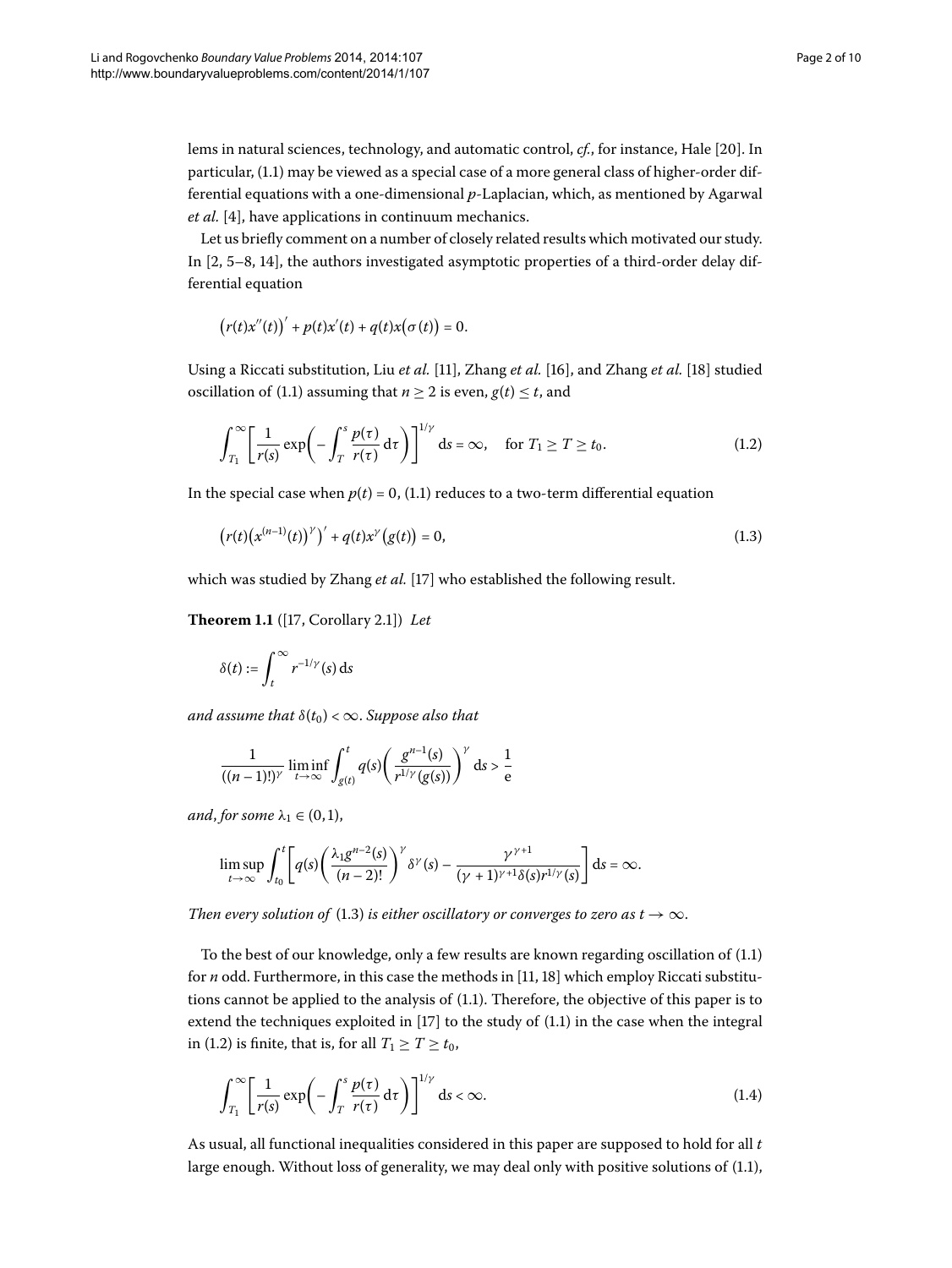<span id="page-2-2"></span>because under our assumption that *γ* is a ratio of odd natural numbers, if *x*(*t*) is a solution of  $(1.1)$ , so is  $-x(t)$ .

## **2 Main results**

We need the following auxiliary lemmas.

**Lemma 2.1** Assume that (1.2) is satisfied and let  $x(t)$  be an eventually positive solution of (1[.](#page-0-1)1). *Then there exists a sufficiently large*  $t_1 \ge t_0$  *such that, for all*  $t \ge t_1$ *,* 

<span id="page-2-3"></span>
$$
x(t) > 0, \qquad x^{(n-1)}(t) > 0, \qquad x^{(n)}(t) < 0. \tag{2.1}
$$

*Proof* Let *x*(*t*) be an eventually positive solution of (1.1). Then there exists a  $T_0 \ge t_0$  such that  $x(t) > 0$  and  $x(g(t)) > 0$  for all  $t \geq T_0$ [.](#page-0-1) By virtue of (1.1),

<span id="page-2-1"></span>
$$
\big(r(t)\big(x^{(n-1)}(t)\big)^{\gamma}\big)' + p(t)\big(x^{(n-1)}(t)\big)^{\gamma} < 0.
$$

Thus,

$$
\left(\exp\left(\int_{t_0}^t \frac{p(\tau)}{r(\tau)} d\tau\right) r(t) \left(x^{(n-1)}(t)\right)^{\gamma}\right)' < 0,
$$
\n(2.2)

which means that the function

$$
\exp\biggl(\int_{t_0}^t\frac{p(\tau)}{r(\tau)}\,\mathrm{d}\tau\biggr)r(t)\bigl(x^{(n-1)}(t)\bigr)^{\gamma}
$$

is decreasing for  $t \geq T_0$ . Therefore,  $x^{(n-1)}(t)$  does not change sign eventually, that is, there exists a *t*<sub>1</sub>  $\geq T_0$  such that either  $x^{(n-1)}(t) > 0$  or  $x^{(n-1)}(t) < 0$  for all  $t \geq t_1$ .

We claim that  $x^{(n-1)}(t) > 0$  for all  $t \ge t_1$ . Otherwise, there should exist a  $T \ge t_1$  such that

<span id="page-2-0"></span>
$$
\exp\biggl(\int_{t_0}^T \frac{p(\tau)}{r(\tau)} d\tau\biggr) r(T) \bigl(x^{(n-1)}(T)\bigr)^{\gamma} = M \exp\biggl(\int_{t_0}^T \frac{p(\tau)}{r(\tau)} d\tau\biggr) < 0
$$

and, for all  $t \geq T$ ,

$$
\exp\biggl(\int_{t_0}^t \frac{p(\tau)}{r(\tau)} d\tau\biggr) r(t) \bigl(x^{(n-1)}(t)\bigr)^{\gamma} \leq M \exp\biggl(\int_{t_0}^T \frac{p(\tau)}{r(\tau)} d\tau\biggr) < 0,
$$
\n(2.3)

where

$$
M:=r(T)\big(x^{(n-1)}(T)\big)^{\gamma}.
$$

Inequality (2.3) yields

$$
x^{(n-1)}(t) \leq M^{1/\gamma} \left[ \frac{1}{r(t)} \exp\left(-\int_T^t \frac{p(\tau)}{r(\tau)} d\tau\right) \right]^{1/\gamma}.
$$

Integrating this inequality from  $T_1$  to  $t$ ,  $T_1 \geq T$ , we conclude that

$$
x^{(n-2)}(t) \leq x^{(n-2)}(T_1) + M^{1/\gamma} \int_{T_1}^t \left[ \frac{1}{r(s)} \exp\left(-\int_T^s \frac{p(\tau)}{r(\tau)} d\tau\right) \right]^{1/\gamma} ds.
$$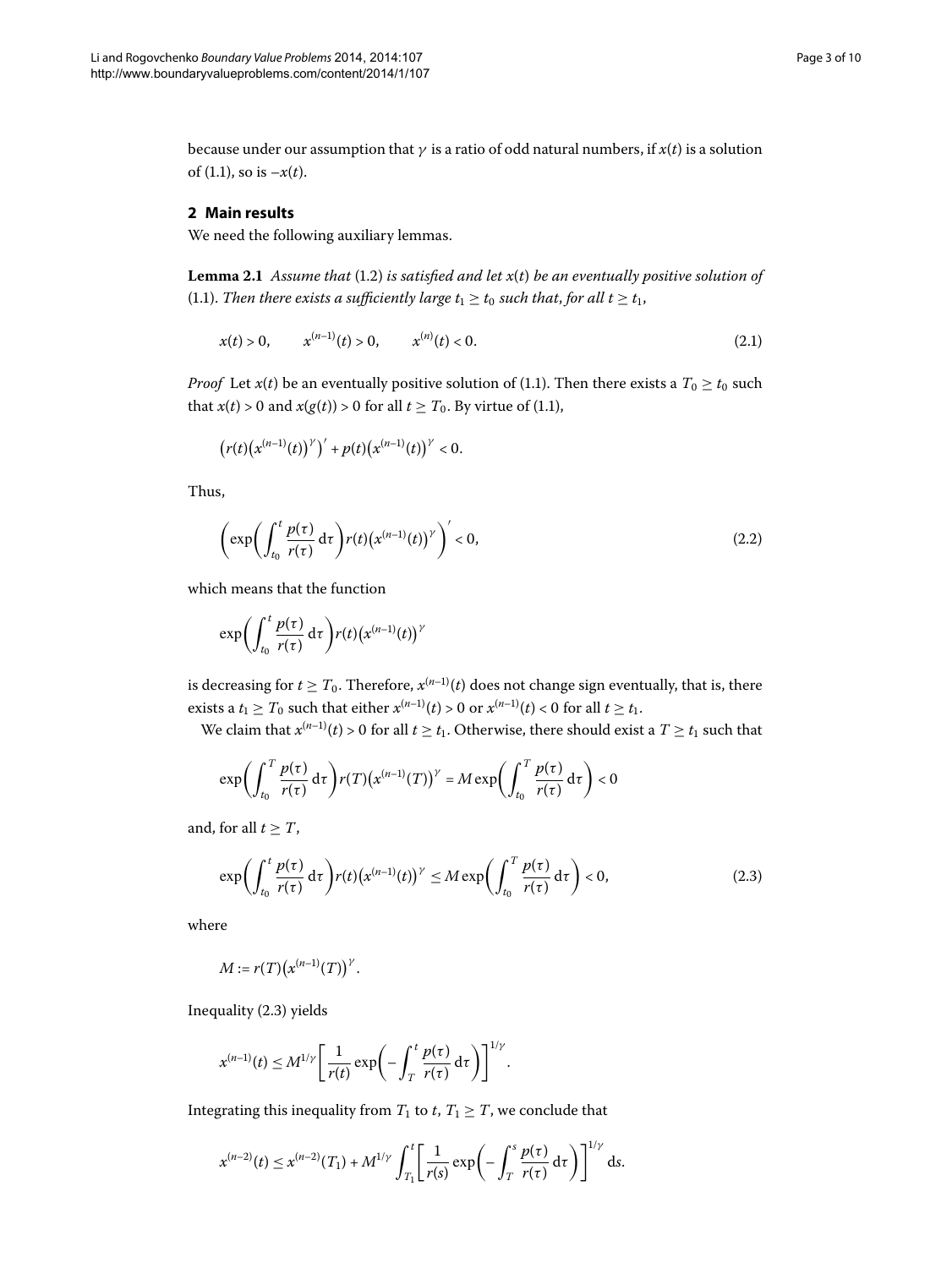Passing to the limit as  $t \to \infty$  and using (1[.](#page-1-1)2), we deduce that

$$
\lim_{t\to\infty}x^{(n-2)}(t)=-\infty.
$$

It follows now from the inequalities  $x^{(n-1)}(t) < 0$  and  $x^{(n-2)}(t) < 0$  that  $x(t) < 0$ , which contradicts our assumption that  $x(t) > 0$ [.](#page-2-1) Finally, write (2.2) in the form

<span id="page-3-0"></span>
$$
\exp\biggl(\int_{t_0}^t \frac{p(\tau)}{r(\tau)} d\tau\biggr) \bigl[r'(t) + p(t)\bigr] \bigl(x^{(n-1)}(t)\bigr)^\gamma
$$
  
+  $\gamma r(t) \exp\biggl(\int_{t_0}^t \frac{p(\tau)}{r(\tau)} d\tau\biggr) \bigl(x^{(n-1)}(t)\bigr)^{\gamma-1} x^{(n)}(t) < 0,$ 

which implies that  $x^{(n)}(t) < 0$ . This completes the proof.  $\Box$ 

**Lemma 2.2** (Agarwal *et al.* [\[](#page-9-14)3]) *Assume that*  $u \in C^n([t_0, \infty), \mathbb{R}^*)$ *,*  $u^{(n)}(t)$  *is non-positive for all large t and not identically zero on*  $[t_0, \infty)$ . *If*  $\lim_{t\to\infty} u(t) \neq 0$ , then for every  $\lambda \in (0,1)$ , *there exists a*  $t_\lambda \in [t_0, \infty)$  *such that* 

<span id="page-3-3"></span>
$$
u(t)\geq \frac{\lambda}{(n-1)!}t^{n-1}\big|u^{(n-1)}(t)\big|
$$

*holds on*  $[t_{\lambda}, \infty)$ .

Lemma 2.3 (Agarwal *et al.* [4]) *The equation* 

$$
(r(t)(x'(t))^{\gamma})' + a(t)x^{\gamma}(t) = 0,
$$

*where*  $\gamma > 0$  *is a quotient of odd natural numbers,*  $r \in C^1([t_0, \infty), (0, \infty))$ *, and a* ∈  $C([t_0,\infty),\mathbb{R})$  *is non-oscillatory if and only if there exist a number*  $T \geq t_0$  *and a function*  $\nu \in C^1([T, \infty), \mathbb{R})$  *such that, for all t*  $\geq T$ *,* 

$$
v'(t) + \gamma \frac{v^{(\gamma+1)/\gamma}(t)}{r^{1/\gamma}(t)} + a(t) \leq 0.
$$

For a compact presentation of our results, we introduce the following notation:

<span id="page-3-2"></span><span id="page-3-1"></span>
$$
E(k, l) := \exp\left(\int_{k}^{l} \frac{p(\tau)}{r(\tau)} d\tau\right), \qquad \delta(t) := \int_{t}^{\infty} \frac{ds}{(r(s)E(t_0, s))^{1/\gamma}},
$$
  

$$
\varphi(t) := \frac{p(t)}{r(t)} + \frac{\gamma^{\gamma+1}}{(\gamma+1)^{\gamma+1}} \frac{\phi_{+}^{\gamma+1}(t)E(t_0, t)}{\delta(t)r^{1/\gamma}(t)},
$$
  

$$
\phi(t) := \frac{1}{E^{1/\gamma}(t_0, t)} - \frac{1}{\gamma} \delta(t)p(t)r^{(1-\gamma)/\gamma}(t), \qquad \phi_{+}(t) := \max[0, \phi(t)].
$$

**Theorem 2.4** Assume that

$$
\frac{1}{((n-1)!)^{\gamma}} \liminf_{t \to \infty} \int_{g(t)}^{t} \frac{q(s)}{r(g(s))} (g^{n-1}(s))^{\gamma} E(g(s), s) ds > \frac{1}{e}.
$$
 (2.4)

 $\Box$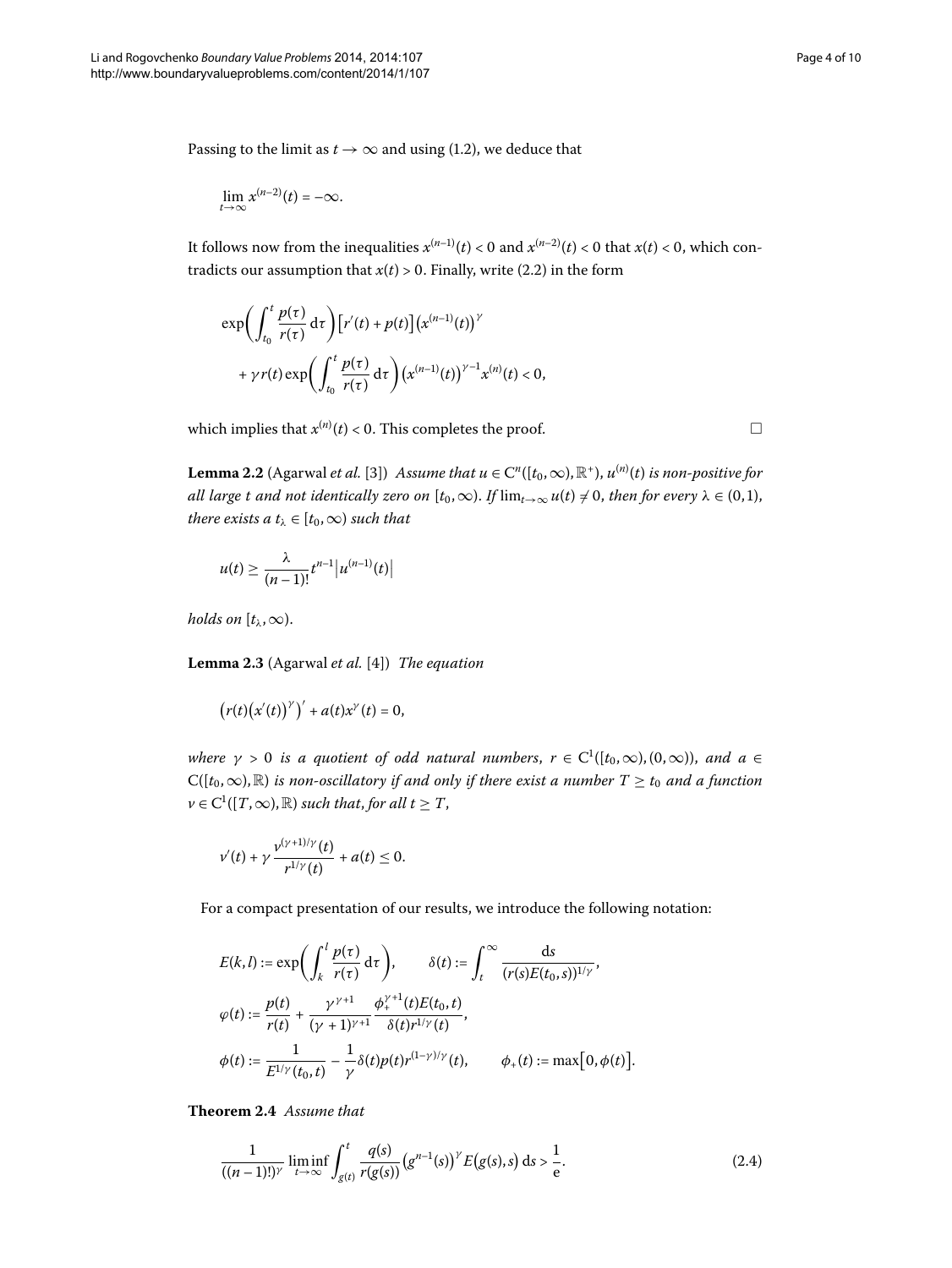*Then every solution*  $x(t)$  *of* (1[.](#page-0-1)1) *is either oscillatory or satisfies* 

<span id="page-4-4"></span>
$$
\lim_{t \to \infty} x(t) = 0 \tag{2.5}
$$

*provided that either*

- $(i)$   $(1.2)$  *holds or*
- (ii) (1.4) *is satisfied and, for some*  $\lambda_1 \in (0,1)$ ,

<span id="page-4-3"></span><span id="page-4-0"></span>
$$
\limsup_{t \to \infty} \int_{t_0}^t \left[ q(s) \left( \frac{\lambda_1}{(n-2)!} g^{n-2}(s) \delta(s) \right)^{\gamma} E(t_0, s) - \varphi(s) \right] ds = \infty.
$$
 (2.6)

*Proof* Assume that (1.1) has a non-oscillatory solution  $x(t)$  which is eventually positive and such that

$$
\lim_{t \to \infty} x(t) \neq 0. \tag{2.7}
$$

Case (i) By Lemma 2[.](#page-2-2)1, we conclude that (2.1) holds for all  $t \ge t_1$ , where  $t_1 \ge t_0$  is sufficiently large[.](#page-3-0) It follows from Lemma 2.2 that

$$
x(t) \geq \frac{\lambda t^{n-1}}{(n-1)!} x^{(n-1)}(t) = \frac{\lambda t^{n-1}}{(n-1)! r^{1/\gamma}(t)} r^{1/\gamma}(t) x^{(n-1)}(t),
$$

for every  $\lambda \in (0, 1)$  and for all sufficiently large *t*. Let

$$
y(t) := r(t) \big(x^{(n-1)}(t)\big)^{\gamma}.
$$

By virtue of (1[.](#page-0-1)1), we conclude that  $y(t)$  is a positive solution of a differential inequality

<span id="page-4-1"></span>
$$
y'(t) + \frac{p(t)}{r(t)}y(t) + q(t)\left(\frac{\lambda g^{n-1}(t)}{(n-1)!r^{1/\gamma}(g(t))}\right)^{\gamma}y(g(t)) \leq 0.
$$

However, it follows from the result due to Werbowski [\[](#page-9-15)15, Corollary 1] that the latter inequality does not have positive solutions under the assumption  $(2.4)$  $(2.4)$  $(2.4)$ , which is a contradiction. The proof of part (i) is complete.

Case (ii) Similar analysis to that in Lemma 2[.](#page-2-2)1 leads to the conclusion that a nonoscillatory positive solution with the property (2.7) satisfies, for  $t \geq t_1$ , either conditions  $(2.1)$  $(2.1)$  $(2.1)$  or

<span id="page-4-2"></span>
$$
x(t) > 0, \qquad x^{(n-2)}(t) > 0, \qquad x^{(n-1)}(t) < 0,\tag{2.8}
$$

where  $t_1 \geq t_0$  is sufficiently large. Assume first that (2.1) holds. As in the proof of the part (i), one arrives at a contradiction with the condition  $(2.4)$  $(2.4)$  $(2.4)$ . Suppose now that  $(2.8)$ holds. For  $t \geq t_1$ , define a new function  $v(t)$  by

$$
v(t) := \frac{r(t)(x^{(n-1)}(t))^{\gamma}}{(x^{(n-2)}(t))^{\gamma}}.
$$
\n(2.9)

Then  $v(t) < 0$  for  $t \ge t_1$ . Since

$$
(r(t)(x^{(n-1)}(t))^{y} E(t_0,t))' = -q(t)x^{y'}(g(t))E(t_0,t) < 0,
$$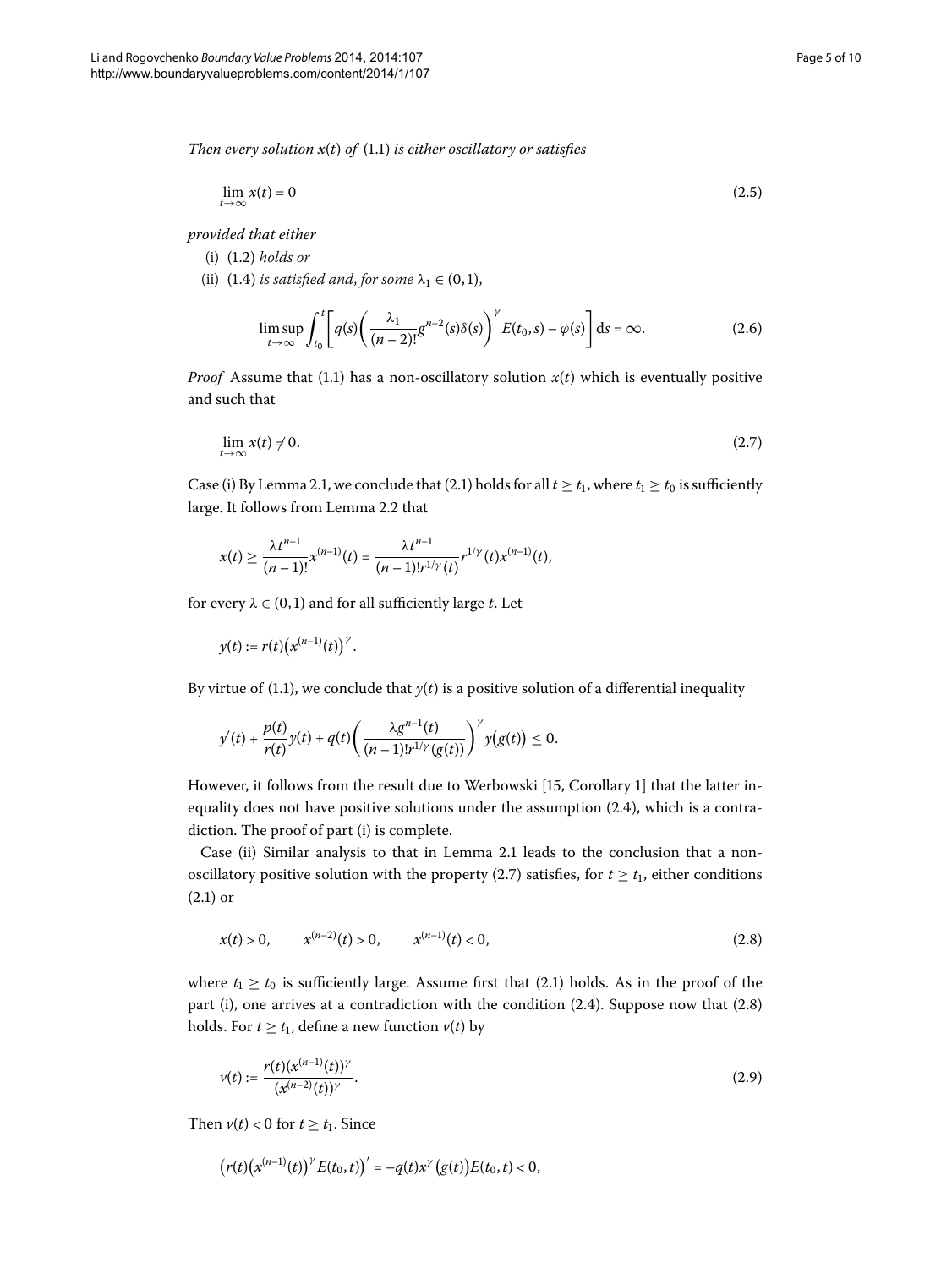we deduce that the function  $r(t)(x^{(n-1)}(t))^{\gamma} E(t, t_0)$  is decreasing. Thus, for  $s \ge t \ge t_1$ ,

<span id="page-5-0"></span>
$$
(r(s)E(t_0,s))^{1/\gamma} x^{(n-1)}(s) \le (r(t)E(t_0,t))^{1/\gamma} x^{(n-1)}(t).
$$
\n(2.10)

Dividing both sides of (2[.](#page-5-0)10) by  $(r(s)E(t_0, s))^{1/\gamma}$  and integrating the resulting inequality from *t* to *T*, we obtain

$$
x^{(n-2)}(T) \leq x^{(n-2)}(t) + (r(t)E(t_0,t))^{1/\gamma} x^{(n-1)}(t) \int_t^T \frac{ds}{(r(s)E(t_0,s))^{1/\gamma}}.
$$

Letting  $T \to \infty$  and taking into account that  $x^{(n-1)}(t) < 0$  and  $x^{(n-2)}(t) > 0$ , we conclude that

$$
\lim_{T\to\infty}x^{(n-2)}(T)\geq 0.
$$

Hence,

$$
0 \leq x^{(n-2)}(t) + (r(t)E(t_0,t))^{1/\gamma} x^{(n-1)}(t) \delta(t),
$$

which yields

<span id="page-5-1"></span>
$$
-\frac{x^{(n-1)}(t)}{x^{(n-2)}(t)}\delta(t)\big(r(t)E(t_0,t)\big)^{1/\gamma}\leq 1.
$$

Thus, by  $(2.9)$ , we conclude that

$$
-\nu(t)\delta^{\gamma}(t)E(t_0,t) \le 1. \tag{2.11}
$$

Differentiation of (2.9) yields

$$
v'(t) = \frac{(r(t)(x^{(n-1)}(t))^{\gamma})'}{(x^{(n-2)}(t))^{\gamma}} - \gamma \frac{r(t)(x^{(n-1)}(t))^{\gamma+1}}{(x^{(n-2)}(t))^{\gamma+1}}.
$$

It follows now from  $(1.1)$  $(1.1)$  $(1.1)$  and  $(2.9)$  that

$$
v'(t) = -p(t)\frac{v(t)}{r(t)} - q(t)\frac{x^{\gamma}(g(t))}{(x^{(n-2)}(t))^{\gamma}} - \gamma \frac{v^{(\gamma+1)/\gamma}(t)}{r^{1/\gamma}(t)}.
$$

On the other hand, it follows from Lemma 2[.](#page-3-0)2 that

<span id="page-5-2"></span>
$$
x(t)\geq \frac{\lambda}{(n-2)!}t^{n-2}x^{(n-2)}(t),
$$

for every  $\lambda \in (0, 1)$  and for all sufficiently large *t*[.](#page-5-1) Therefore, (2.11) yields

$$
\nu'(t) \leq \frac{p(t)}{r(t)\delta^{\gamma}(t)E(t_0,t)} - q(t)\bigg(\frac{x(g(t))}{x^{(n-2)}(g(t))}\bigg)^{\gamma}\bigg(\frac{x^{(n-2)}(g(t))}{x^{(n-2)}(t)}\bigg)^{\gamma} - \gamma\bigg(\frac{\nu^{\gamma+1}(t)}{r(t)}\bigg)^{1/\gamma}
$$
  

$$
\leq \frac{p(t)}{r(t)\delta^{\gamma}(t)E(t_0,t)} - q(t)\bigg(\frac{\lambda}{(n-2)!}g^{n-2}(t)\bigg)^{\gamma} - \gamma\bigg(\frac{\nu^{\gamma+1}(t)}{r(t)}\bigg)^{1/\gamma}.
$$
 (2.12)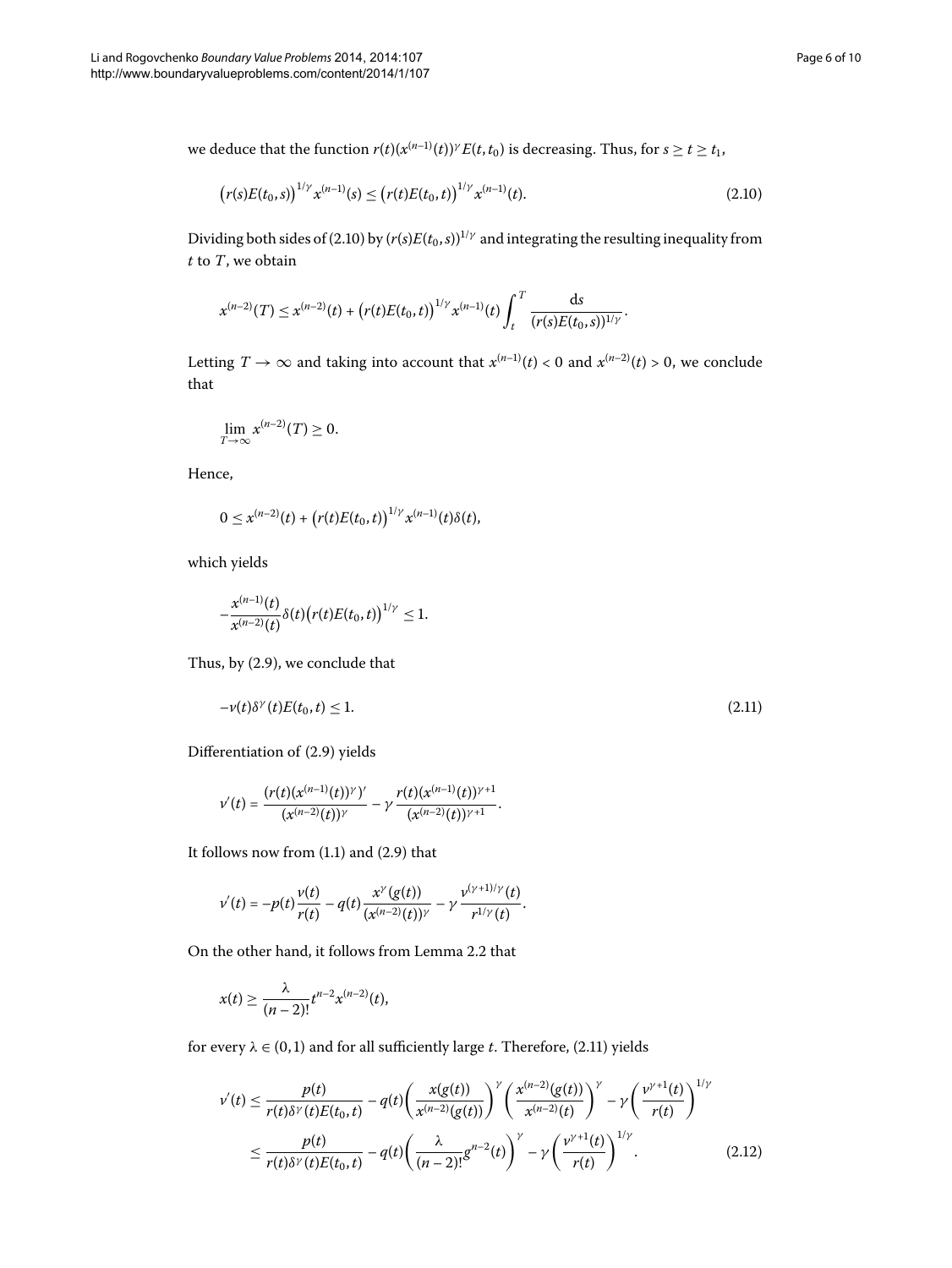Multiplying (2[.](#page-5-2)12) by  $\delta^{\gamma}(t)E(t_0,t)$  and integrating the resulting inequality from  $t_1$  to  $t$ , we have

$$
\delta^{\gamma}(t)E(t_0, t)\nu(t) - \delta^{\gamma}(t_1)E(t_0, t_1)\nu(t_1) - \int_{t_1}^{t} \frac{p(s)}{r(s)} ds
$$
  
+  $\gamma \int_{t_1}^{t} r^{-1/\gamma}(s)\delta^{\gamma-1}(s)E(t_0, s)\phi_+(s)\nu(s) ds$   
+  $\int_{t_1}^{t} q(s) \left(\frac{\lambda}{(n-2)!}g^{n-2}(s)\right)^{\gamma} \delta^{\gamma}(s)E(t_0, s) ds$   
+  $\int_{t_1}^{t} \gamma \left(\frac{\nu^{\gamma+1}(s)}{r(s)}\right)^{1/\gamma} \delta^{\gamma}(s)E(t_0, s) ds \le 0.$ 

Let  $A := \delta^{\gamma}(s)E(t_0, s)r^{-1/\gamma}(s)$  and  $B := r^{-1/\gamma}(s)\delta^{\gamma-1}(s)E(t_0, s)\phi_+(s)$ . Using the fact that  $v^{(\gamma+1)/\gamma}(s) = (-v(s))^{(\gamma+1)/\gamma}$  and the inequality

$$
-B\nu(s) - A\nu^{(\gamma+1)/\gamma}(s) \le \frac{\gamma^{\gamma}}{(\gamma+1)^{\gamma+1}} \frac{B^{\gamma+1}}{A^{\gamma}}, \quad A > 0
$$

(see Zhang and Wang [19, Lemma 2.3] for details) and the definition of  $\varphi$ , we derive from  $(2.11)$  $(2.11)$  $(2.11)$  that

$$
\int_{t_1}^t \left[ q(s) \left( \frac{\lambda}{(n-2)!} g^{n-2}(s) \right)^\gamma \delta^\gamma(s) E(t_0,s) - \varphi(s) \right] ds \leq \delta^\gamma(t_1) E(t_0,t_1) \nu(t_1) + 1,
$$

which contradicts (2[.](#page-4-3)6). This completes the proof for the part (ii).  $\Box$ 

**Remark 2.5** For a result similar to the one established in part (i) in Theorem 2.4, see also Zhang et al. [16, Theorem 5.3].

**Remark 2[.](#page-3-2)6** For  $p(t) = 0$ , Theorem 2.4 includes Theorem 1.1.

In the remainder of this section, we use different approaches to arrive at the conclusion of Theorem 2.4. First, we employ the integral averaging technique to replace assumption  $(2.6)$  $(2.6)$  $(2.6)$  with a Philos-type condition.

To this end, let  $\mathbb{D} = \{(t,s): t \ge s \ge t_0\}$ . We say that a function  $H \in C(\mathbb{D}, \mathbb{R})$  belongs to the class P*<sup>γ</sup>* if

$$
H(t,t) = 0
$$
, for  $t \ge t_0$ ,  $H(t,s) > 0$ , for  $t > s \ge t_0$ ,

and *H* has a non-positive continuous partial derivative *∂H*/*∂s* with respect to the second variable satisfying the condition

$$
-\frac{\partial}{\partial s}H(t,s)=\xi(t,s)H^{\gamma/(\gamma+1)}(t,s)
$$

for some function  $\xi \in L_{loc}(\mathbb{D}, \mathbb{R})$ .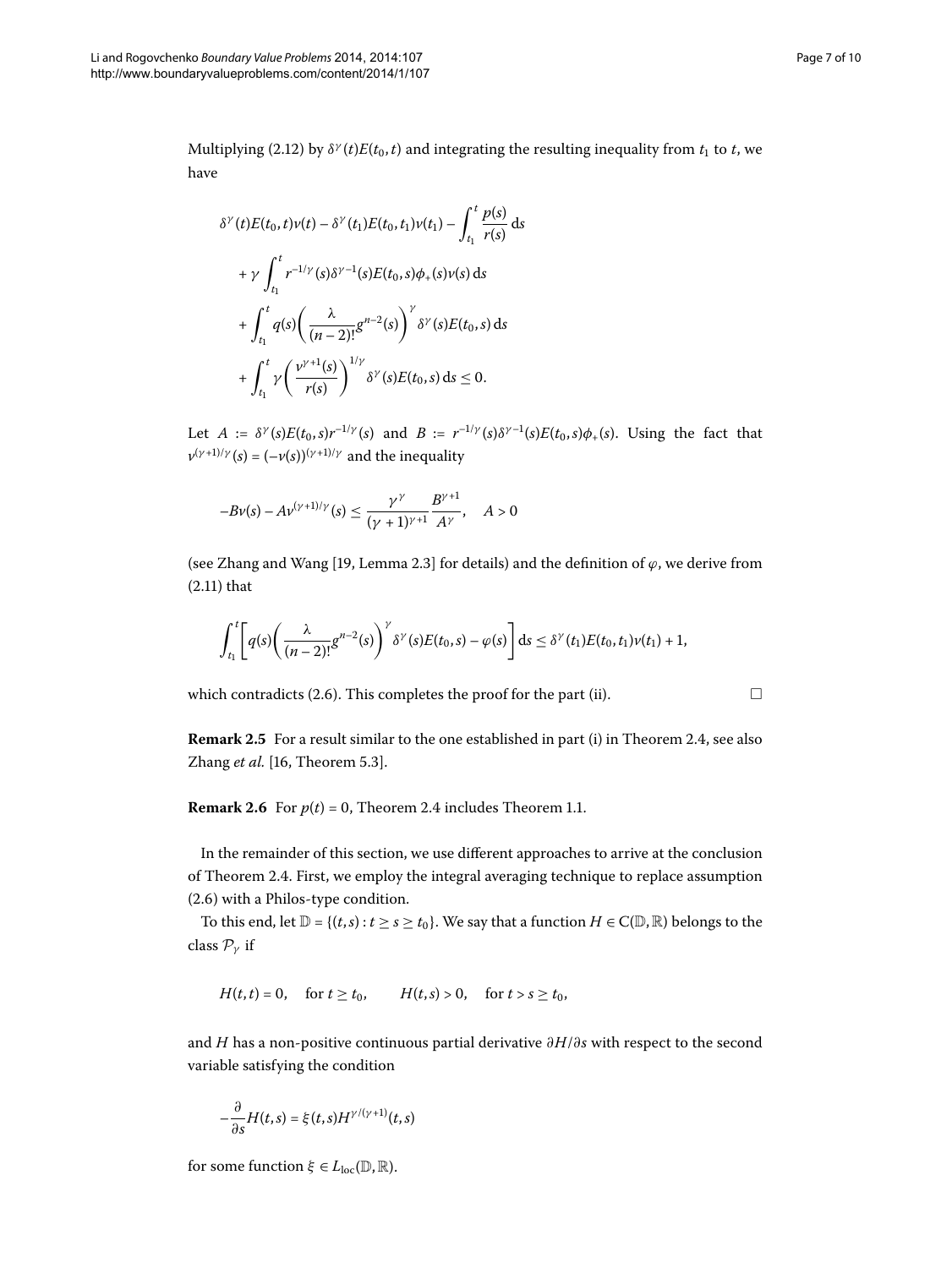<span id="page-7-1"></span>**Theorem .** *Let δ*(*t*) *be as in Theorem* [.](#page-3-2) *and suppose that* ([.](#page-1-2)) *and* ([.\)](#page-3-1) *hold*. *Assume that there exists a function*  $H \in \mathcal{P}_{\gamma}$  *such that* 

<span id="page-7-0"></span>
$$
\limsup_{t \to \infty} \int_{t_1}^{t} \left[ H(t, s)q(s) \left( \frac{\lambda_1}{(n-2)!} g^{n-2}(s) \right)^{\gamma} - \frac{H(t, s)p(s)}{r(s)\delta^{\gamma}(s)E(t_0, s)} - \frac{r(s)(\xi(t, s))^{\gamma+1}}{(\gamma+1)^{\gamma+1}} \right] ds > 0,
$$
\n(2.13)

*for all*  $t_1 \ge t_0$  *and for some*  $\lambda_1 \in (0,1)$ *[.](#page-3-2) Then the conclusion of Theorem* 2.4 *remains intact.* 

*Proof* Assuming that  $x(t)$  is an eventually positive solution of (1.1) that satisfies (2.7) and proceeding as in the proof of Theorem 2[.](#page-3-2)4, we arrive at the inequality  $(2.12)$  which holds for all  $\lambda \in (0, 1)$ . Multiplying (2.12) by  $H(t, s)$  and integrating the resulting inequality from  $t_1$  to  $t$ , we obtain

$$
\int_{t_1}^{t} H(t,s) \left[ q(s) \left( \frac{\lambda g^{n-2}(s)}{(n-2)!} \right)^{\gamma} - \frac{p(s)}{r(s)\delta^{\gamma}(s)E(t_0,s)} \right] ds
$$
\n
$$
\leq H(t,t_1)\nu(t_1) + \int_{t_1}^{t} \frac{\partial H(t,s)}{\partial s} \nu(s) ds - \int_{t_1}^{t} \gamma H(t,s) \frac{\nu^{(\gamma+1)/\gamma}(s)}{r^{1/\gamma}(s)} ds
$$
\n
$$
= H(t,t_1)\nu(t_1) - \int_{t_1}^{t} \xi(t,s)H^{\gamma/(\gamma+1)}(t,s)\nu(s) ds - \int_{t_1}^{t} \gamma H(t,s) \frac{\nu^{(\gamma+1)/\gamma}(s)}{r^{1/\gamma}(s)} ds.
$$

Let

$$
A:=\left(\gamma H(t,s)\frac{(-\nu(s))^{(\gamma+1)/\gamma}}{r^{1/\gamma}(s)}\right)^{\gamma/(\gamma+1)}
$$

and

$$
B:=\left(\frac{\gamma\xi(t,s)r^{1/(\gamma+1)}(s)}{(\gamma+1)\gamma^{\gamma/(\gamma+1)}}\right)^{\gamma}.
$$

Using the inequality

$$
\frac{\gamma+1}{\gamma}AB^{1/\gamma}-A^{(\gamma+1)/\gamma}\leq \frac{1}{\gamma}B^{(\gamma+1)/\gamma},
$$

we obtain

$$
\int_{t_1}^{t} \left[ H(t,s)q(s) \left( \frac{\lambda}{(n-2)!} g^{n-2}(s) \right)^{\gamma} - \frac{H(t,s)p(s)}{r(s)\delta^{\gamma}(s)E(t_0,s)} - \frac{r(s)\xi^{\gamma+1}(t,s)}{(\gamma+1)^{\gamma+1}} \right] ds
$$
  
\n
$$
\leq H(t,t_1)\nu(t_1) < 0,
$$

which contradicts assumption  $(2.13)$ . This completes the proof.

 $\Box$ 

Finally, we formulate also a comparison result for  $(1.1)$  $(1.1)$  $(1.1)$  that leads to the conclusion of Theorem 2[.](#page-3-2)4.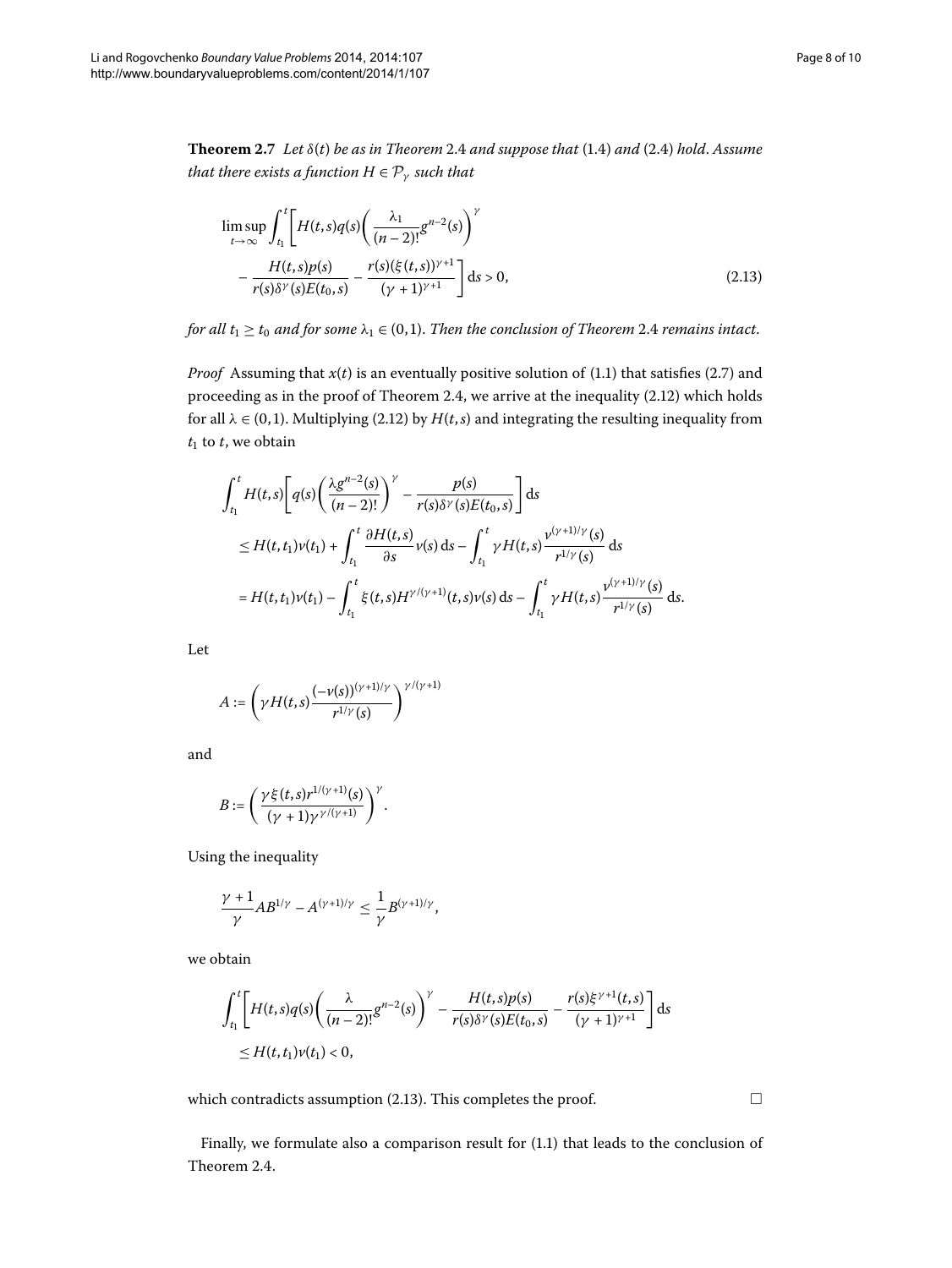<span id="page-8-2"></span>**Theorem 2[.](#page-3-1)8** Let  $\delta(t)$  be as above, and assume that (1.4) and (2.4) hold. If a second-order *half-linear ordinary differential equation*

<span id="page-8-0"></span>
$$
(r(t)(u'(t))^\gamma)' + \left[q(t)\left(\frac{\lambda_1}{(n-2)!}g^{n-2}(t)\right)^\gamma - \frac{p(t)}{r(t)\delta^\gamma(t)E(t_0,t)}\right]u^\gamma(t) = 0
$$
\n(2.14)

*is oscillatory for some*  $\lambda_1 \in (0,1)$ , *then the conclusion of Theorem* 2[.](#page-3-2)4 *remains intact.* 

*Proof* Assuming again that  $x(t)$  is an eventually positive solution of (1[.](#page-0-1)1) that satisfies  $(2.7)$  and proceeding as in the proof of Theorem 2.4, we obtain  $(2.12)$  which holds for all  $\lambda \in (0, 1)$ . By virtue of Lemma 2.3, we conclude that (2.14) is non-oscillatory, which is a  $\Box$  contradiction. The proof is complete.  $\Box$ 

### **3 Example**

The following example illustrates possible applications of theoretical results obtained in the previous section.

**Example 3.1** For  $t \ge 1$ , consider the third-order differential equation

<span id="page-8-1"></span>
$$
(tx''(t))' + x''(t) + \frac{t-2}{e^2}x(t-2) = 0.
$$
\n(3.1)

It is not difficult to verify that  $(1.4)$  $(1.4)$  $(1.4)$  holds and

$$
\liminf_{t \to \infty} \int_{g(t)}^{t} q(s) \left( \frac{g^{n-1}(s)}{r^{1/\gamma}(g(s))} \right)^{\gamma} \exp \left( \int_{g(s)}^{s} \frac{p(\nu)}{r(\nu)} d\nu \right) ds
$$

$$
= \frac{1}{e^2} \liminf_{t \to \infty} \int_{t-2}^{t} s(s-2) ds = \infty.
$$

Let  $t_0 = 1$ . Then  $\delta(t) = 1/t$ ,  $\phi(t) = 0$ ,  $\phi(t) = 1/t$ , and thus

$$
\limsup_{t \to \infty} \int_{t_0}^t \left[ q(s) \left( \frac{\lambda_1 g^{n-2}(s) \delta(s)}{(n-2)!} \right)^{\gamma} \exp \left( \int_{t_0}^s \frac{p(\tau)}{r(\tau)} d\tau \right) - \varphi(s) \right] ds
$$
  
= 
$$
\limsup_{t \to \infty} \int_1^t \left[ \lambda_1 \frac{(s-2)^2}{e^2} - \frac{1}{s} \right] ds = \infty,
$$

for some  $\lambda_1 \in (0,1)$ [.](#page-8-1) Hence, by Theorem 2.4, every solution of (3.1) is either oscillatory or satisfies (2[.](#page-4-4)5). As a matter of fact,  $x(t) = e^{-t}$  is a solution of this equation satisfying condition  $(2.5)$ .

**Remark 3[.](#page-0-1)2** Note that Theorems 2.4, 2.7, and 2.8 ensure that every solution  $x(t)$  of (1.1) is either oscillatory or satisfies (2.5) and, unfortunately, these results cannot distinguish solutions with different behaviors. Since the sign of the derivative  $x'(t)$  is not known, it is difficult to establish sufficient conditions which guarantee that all solutions of  $(1.1)$  are just oscillatory and do not satisfy (2.5). Neither is it possible to use the technique exploited in this paper for proving that all solutions of  $(1.1)$  satisfy  $(2.5)$ . Therefore, these two interesting problems remain for future research.